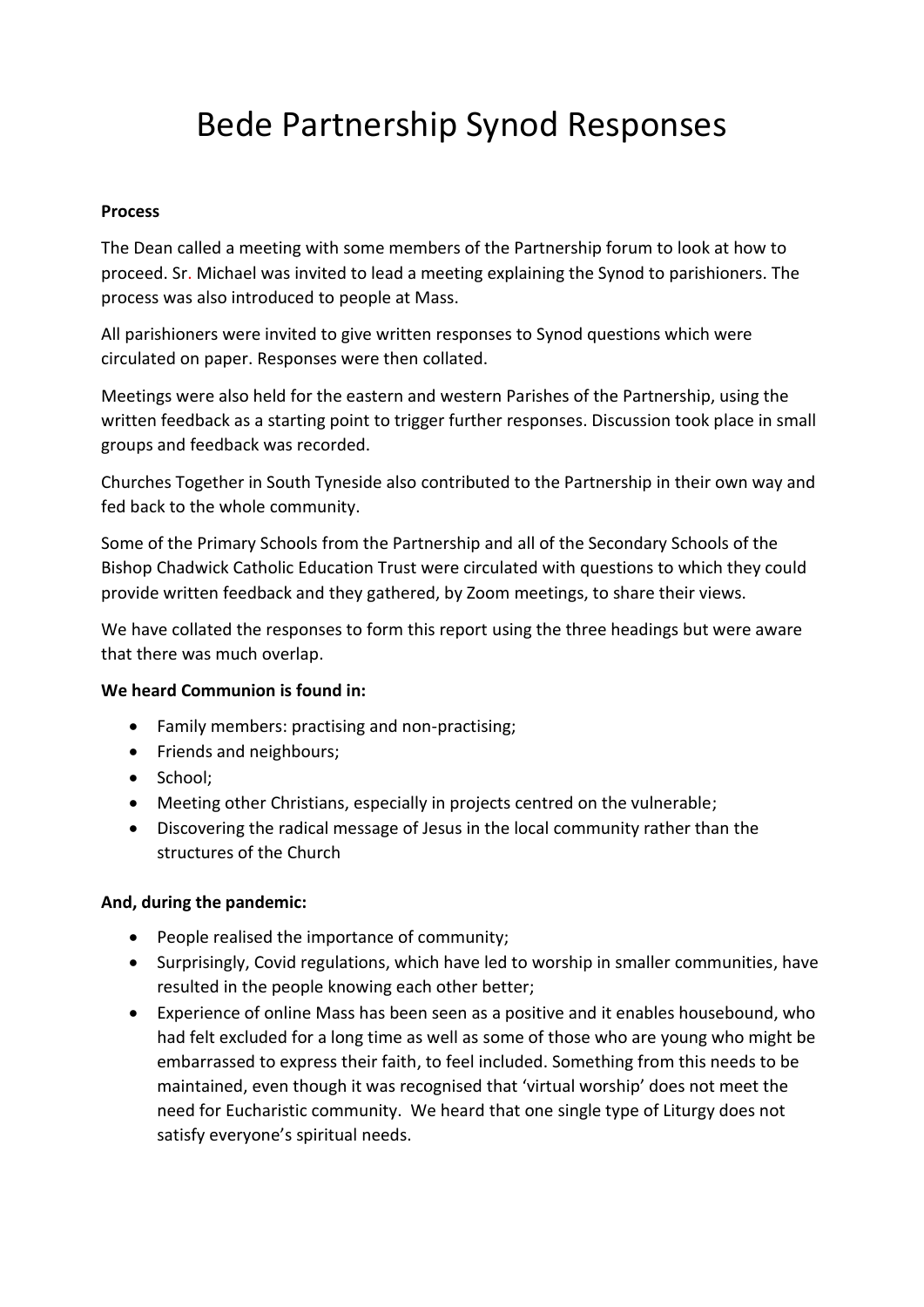## **Barriers to communion are perceived by:**

- Those seeing themselves as not belonging in the Church community, such as: those suffering from poverty, addiction, metal health issues, the housebound, members of the LGBT community.
- Youth feeling unwelcome, disengaged and embarrassed to demonstrate their faith overtly.

## **Other barriers we heard about include:**

- Rules that can cause of exclusion and lead people to reject the Church;
- The perceived wealth of the Church:
- The Church's response to the historic and ongoing scandal of clerical abuse;
- Training needed for catechists;

And there was a mixture of opinions as to whether some of the traditions and practices of the Church foster or damage communion.

## **We heard Participation is:**

- Recognised in Mass and the Sacraments;
- Experienced by many people who simply enjoyed being present;
- Valued in communal singing, which was missed during the pandemic and welcomed in its return;
- Apparent in the appetite for lay leadership and ministry in parish worship and communal life;
- Seen in Worship in schools giving students the opportunity to hear about the Church and having the opportunity to discuss their beliefs;
- Enabled by schools making liturgy and worship child-friendly;
- Fostered through social connections that lead people to spiritual growth;

We also heard recognition of the need for adult formation, and that during the Pandemic access to adult formation online showed a possible way forward.

# **Barriers to Participation is heard from:**

- Children telling us that the Pandemic has severed their link with Mass (parents may not attend Mass but children had appreciated school Masses);
- Some people feeling neglected by the Church during the Pandemic;
- Some people who do not feel a need to return to Church;
- Loss of joy in worship, feels dead;
- Sometimes it is difficult to volunteer within the parish community as it is perceived as being a "closed shop";
- Those who do not normally come to Mass but arrive as part of preparation for receiving the Sacraments can feel they are not welcomed;
- Those excluded from the sacraments because of marital status and sexuality;